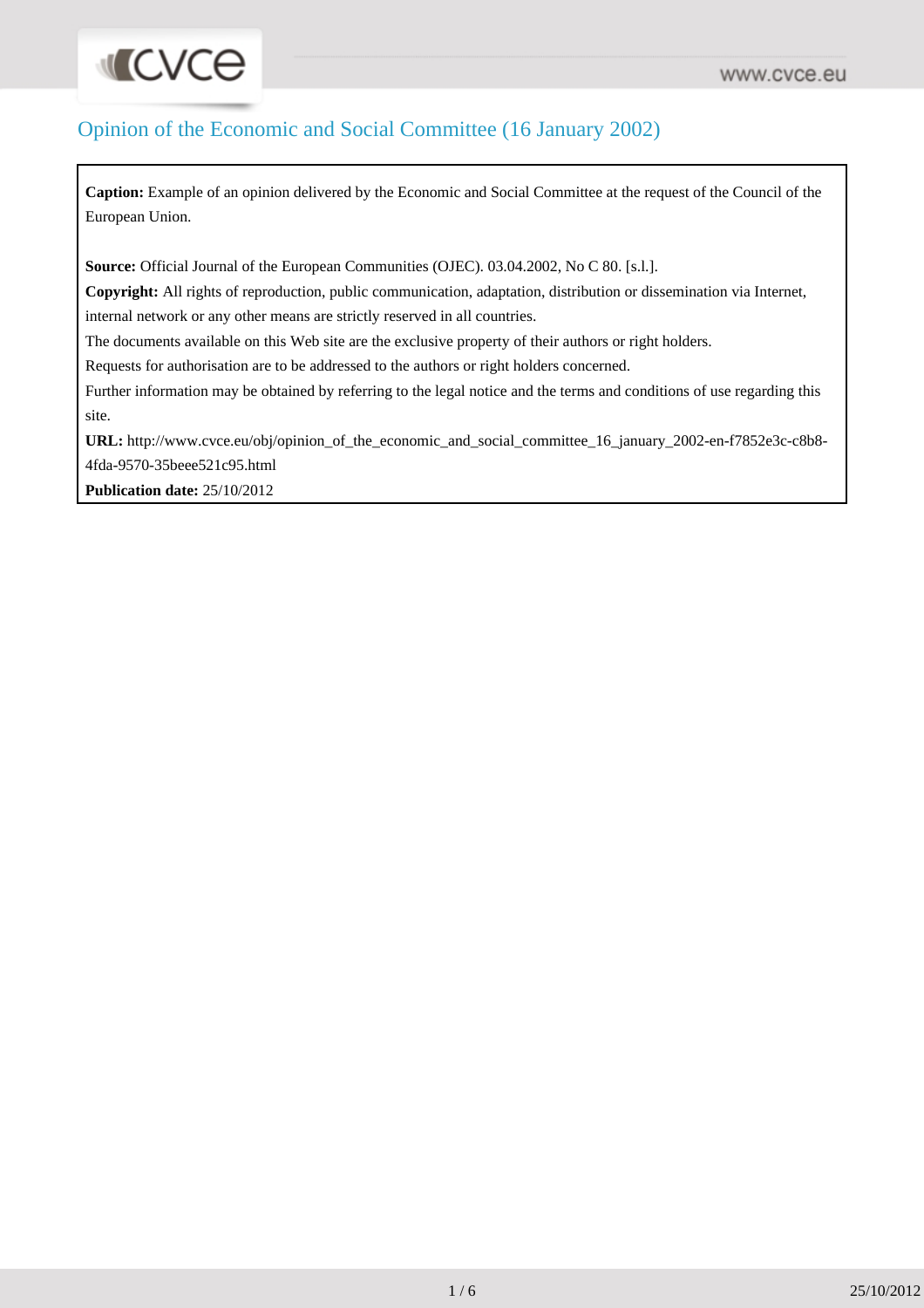# **MICVCE**

**Opinion of the Economic and Social Committee on the 'Proposal for a Council Directive on the conditions of entry and residence of third-country nationals for the purpose of paid employment and self-employed economic activities' (16 January 2002)**

On 21 September 2001 the Council decided to consult the Economic and Social Committee, under Article 262 of the Treaty establishing the European Community, on the above-mentioned proposal.

The Section for Employment, Social Affairs and Citizenship, which was responsible for preparing the Committee's work on the subject, adopted its opinion on 19 December 2001. The rapporteur was Mr Pariza Castaños.

At its 387th plenary session (meeting of 16 January 2002) the Economic and Social Committee adopted the following opinion with 93 votes in favour and two abstentions:

### **1. Introduction**

1.1. The proposal for a Directive responds to the need to regulate a very important aspect of Community immigration policy, i.e. the entry and residence of third-country nationals for the purpose of paid employment or self-employed economic activities in a Member State.

1.2. According to the Commission Communication on a Community immigration policy (<sup>1</sup> ), the lack of proper legal channels for labour migration is one of the reasons why such immigrants enter illegally (<sup>2</sup> ). The Communication also points out that the European Union's demographic and economic needs call for a more open immigration policy (3) and, as a consequence, more accessible legal entry channels for workers (4).

1.3. Existing conditions of entry in the Member States are so restrictive that it is very difficult for migrants to enter legally. Most third-country nationals therefore enter illegally, even though they make a significant contribution to the European economy.

1.4. According to the Commission Communication, the European Union must recognise the positive contribution of immigrant labour and accept that immigration is likely to increase in the future. Significant changes to immigration legislation are needed in order to make it easier for immigrants to enter legally. The proposed Directive should respond to this need for new legislation.

### **2. Gist of the proposed Directive**

2.1. The Directive regulates, in two separate chapters, the entry and residence of third-country nationals for the purpose of paid employment or self-employed economic activities.

2.2. In order to work as an employed person, third-country nationals — or their future employer on their behalf — must apply for a 'residence permit — worker'. This application must be submitted via the representation of the Member State in which the applicant is resident, or in the territory of the Member State concerned, if the applicant is already legally present there.

2.3. The application must be accompanied by various documents, such as the offer of work and proof that this job vacancy cannot be filled on the labour market of the Member State concerned. The applicant must also submit documents proving the necessary skills, evidence of having sufficient resources, a certificate of good conduct (if required by the Member State), sickness insurance, etc.

2.4. The requirement of proof that a job vacancy cannot be filled in a Member State is deemed to be fulfilled if the vacancy has been made public for four weeks via employment services (including Community employment services, i.e. EURES) and has not been filled by persons with priority in employment, i.e. citizens of the Union and third-country nationals who meet the criteria laid down in the Directive.

2.5. Each Member State may define specific sectors which suffer from an ongoing labour shortage.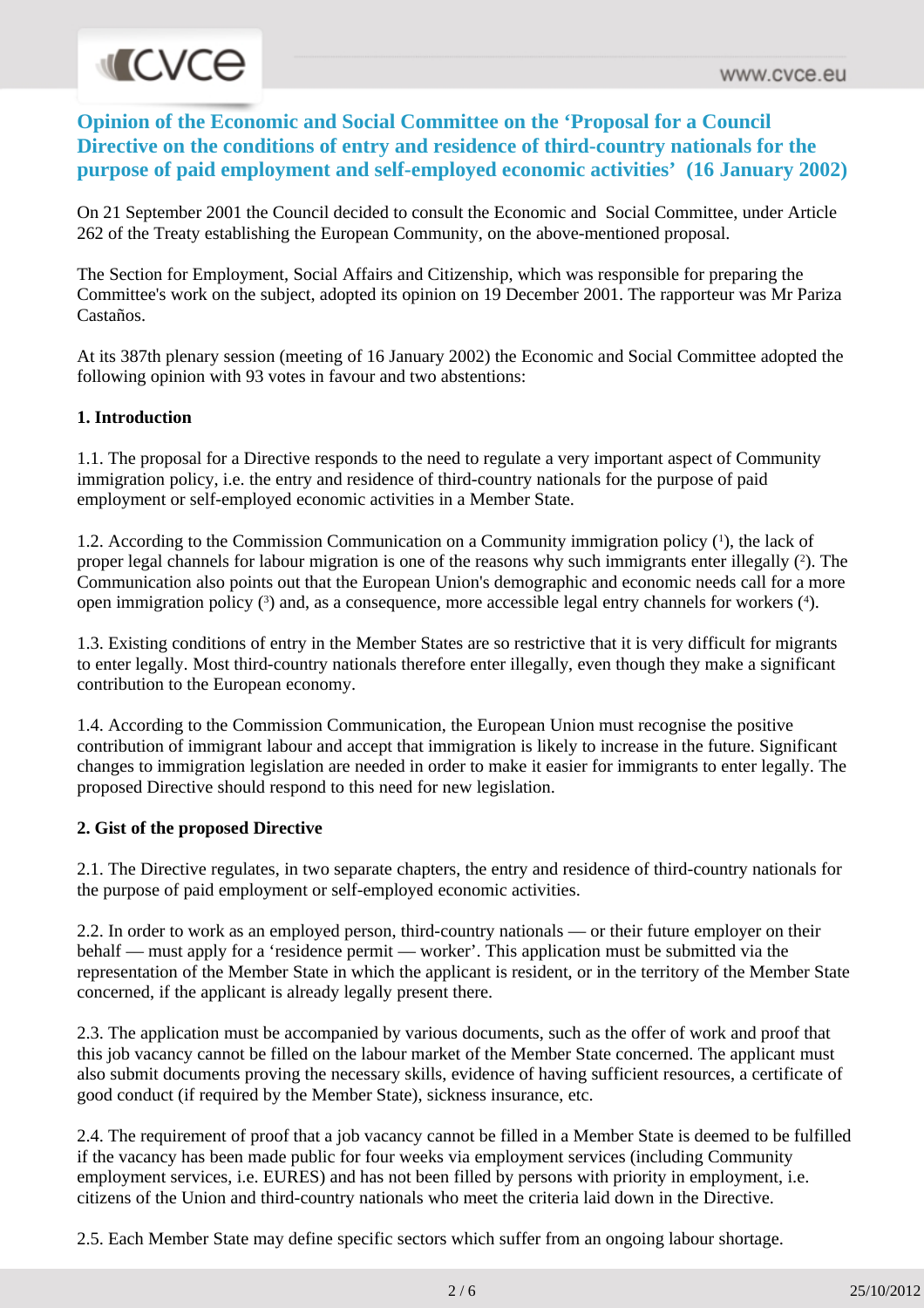# **INCVCE**

Employers in these sectors will not have to make vacancies public, but will be able to contract third-country nationals directly.

2.6. Initial permits are temporary (maximum of three years) and renewable. Applications for renewal are subject to the same requirements as initial applications. During the first three years of residence, renewals are subject to the criteria concerning Community preference in employment.

2.7. A permit may be revoked if the holder has been unemployed for a period exceeding three months within a 12-month period, during the first two years of residence, and six months after the first two years.

2.8. The Directive lays down the rights conferred on holders of a 'residence permit — worker', but grants Member States the power to restrict some of these rights.

2.9. The Directive also defines other permits and the specific conditions for obtaining such permits, i.e. 'residence permit — seasonal worker', 'permit — transfrontier worker', 'residence permit — intra-corporate transferee', 'residence permit — trainee' and 'residence permit — youth exchange/au pair'.

2.10. In order to work as a self-employed person, third-country nationals must apply for a 'residence permit — self-employed person'. The application may be submitted in their country of origin or in the territory of the Member State concerned if the applicant is legally present there. Applicants must also produce evidence of sufficient financial means to cover the minimum investment, as well as other documents, such as a certificate of good conduct (if required by the Member State), proof of the necessary skills, etc. Applicants must also demonstrate that the envisaged activity will benefit employment or economic development in the Member State concerned.

2.11. The 'residence permit — self-employed person' will be subject to similar deadlines and similar conditions of renewal and revocation as the 'residence permit — worker'.

### **3. General comments**

3.1. The proposal for a Directive must help meet the objective stated by the Commission, i.e. to facilitate legal immigration and simplify entry and residence procedures. However, the Committee is not convinced that the conditions of entry proposed in the Directive are the only ones that would allow all types of workers (skilled and unskilled) to enter legally.

3.2. According to the proposed Directive, the only legal channel for labour migration is prior possession of an offer of employment. While this is clearly the main channel, it cannot be the only one. Possession of an offer of employment while still in the country of origin may be an appropriate condition for temporary and specialised workers (engineers, computer experts, etc.) and workers recruited by large and medium-sized companies. However, when the person concerned works in a field such as domestic service, child care, care of the elderly or arts and crafts, or for a small company, it will be essential for the employee and the migrant worker to know each other beforehand.

3.3. Immigration legislation that aims to provide legal channels for immigration into the Member States of the European Union must provide for two different entry channels. The first is discussed in the Directive, i.e. entry based on possession of an offer of employment while still in the country of origin. The second channel is to enter a Member State temporarily in order to seek employment.

3.4. If legislation only allows for the first channel, some workers will enter the Union legally, but others will probably continue to enter illegally and work in the shadow economy.

3.5. For this reason the Committee proposes introducing a temporary six-month entry and residence permit for the purpose of seeking work, which would be monitored by each Member State in cooperation with the social partners. Applicants for these permits would have to provide proof of sufficient resources and sickness insurance. They would also have to provide information on their professional expertise.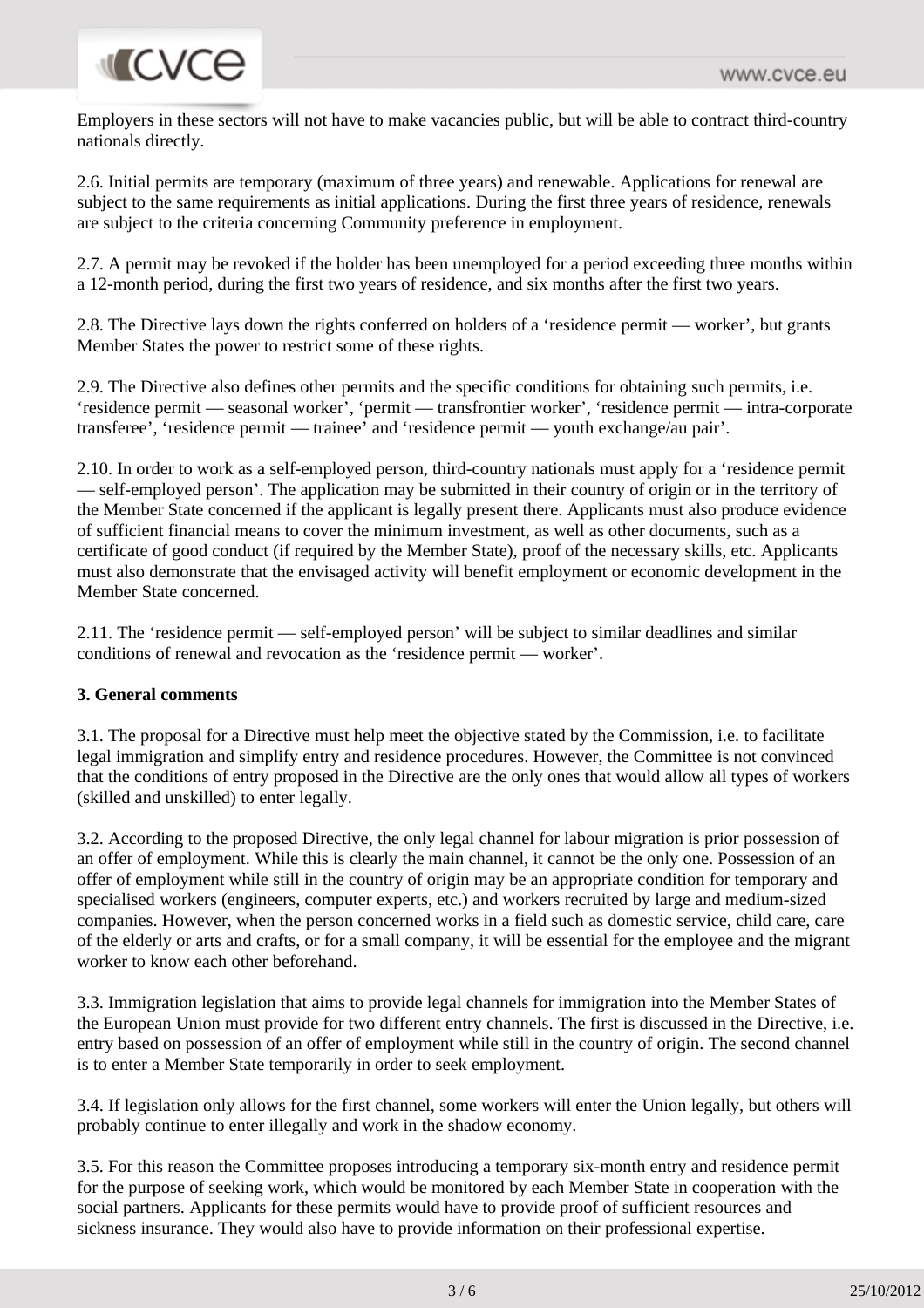

3.6. The proposal for a Directive also incorporates a number of restrictive criteria from existing immigration legislation in the Member States, e.g. the conditions governing applications for (Article 5) and renewal of (Article 7) a residence permit, and the possibility of revocation if the holder has been unemployed for more than three months within a 12-month period (Article 10(3)(a)). These aspects are discussed below.

#### **4. Specific comments**

### **4.1. Application for a 'residence permit — worker' and 'residence permit — self-employed person'. Article 5(2)**

4.1.1. Applications for residence for the purpose of paid employment or self-employed economic activities may be submitted in the territory of the Member State concerned, providing the applicant is legally present there. This condition may, however, prevent existing illegal immigrants from regularising their situation: only by giving them the option of submitting their application for residence in the Member State itself can they attain legal status. Although this Directive does not address illegal immigration, it should remain neutral on this point so as not to shut the door on possible national regularisation measures.

### **4.2. Particulars and documents that must accompany applications for a 'residence permit — worker'. Article 5(3)**

4.2.1. Some of the requirements concerning particulars and documents that must accompany applications for a 'residence permit — worker' are inappropriate. The proof of good conduct requirement (Article 5(3)(e)) may cause applicants to suffer arbitrariness or discrimination by the authorities in their country of origin. Evidence of the skills necessary for the performance of the envisaged activities (Article 5(3)(g)) should only concern the future employer, as is the case with any other employee. The requirement of sufficient resources to support the applicant (Article 5(3)(h)) is irrelevant if the applicant has submitted proof of an offer of work. Neither should sickness insurance be required, as applicants will be eligible through their employment. The Committee believes these requirements should be reconsidered.

#### **4.3. Application of the proof laid down in Article 6 to renewal of permits. Article 5(4)**

4.3.1. Where job vacancies are concerned, nationals and citizens of the Union should have priority over new applicants for residence, but not over third-country nationals who have already been granted legal residence. This Committee therefore suggests shortening Article 5(4) as follows: 'Third-country nationals who have been legally resident in a Member State, with a "residence permit-worker", shall not be required to provide evidence of fulfilment of the requirement laid down in Article 6'.

4.3.2. In the same vein, the Directive should stipulate that a 'residence permit — worker' will always be renewed with free access to the labour market, i.e. renewals will not be subject to the condition of Community preference in employment. Article 7(2) must therefore be amended, as it currently states that third-country nationals are subject to this condition during the first three years of residence.

#### **4.4. Renewal of the 'residence permit — worker'. Article 7(1)**

4.4.1. According to Article 7(1), applicants for renewal must submit the same documentation as applicants for an initial permit. This is highly restrictive and could lead to many third-country nationals with legal residence falling foul of the law. This Committee therefore believes that requirements for renewal must be simplified as far as possible.

#### **4.5. Restriction of the permit to specific professional activities or fields of activities. Article 8**

4.5.1. The restriction of the initial permit to specific professional activities or fields of activities or to specific regions should not apply to renewals.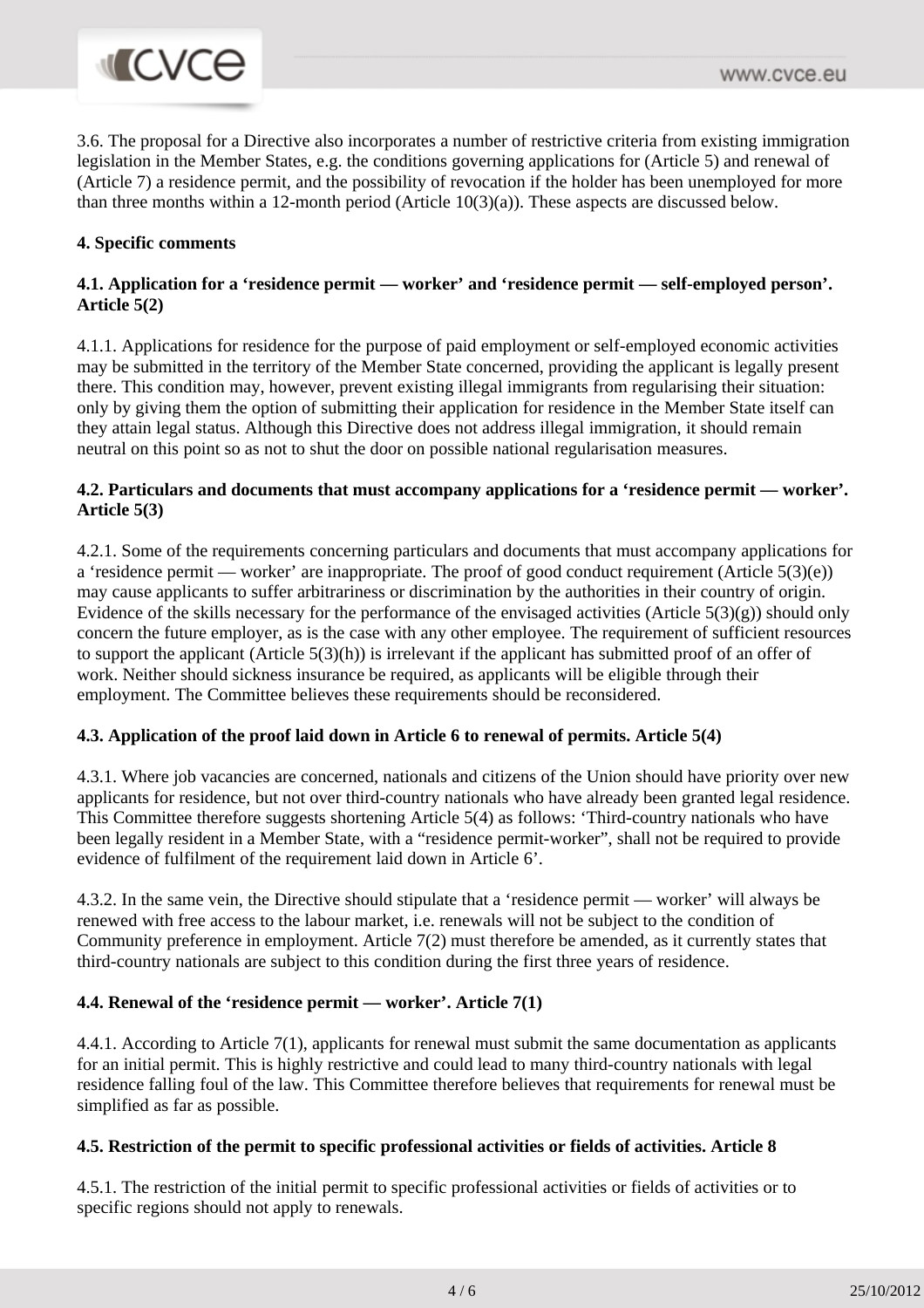# **MICVCO**

### **4.6. Revocation of the 'residence permit — worker'. Article 10**

4.6.1. The Committee believes that the clause allowing a residence permit to be revoked due to a period of unemployment exceeding three months within a 12-month period, during the first two years, or six months after two years (Article 10.3.) should be deleted. This is a very restrictive measure which will cause thirdcountry nationals considerable insecurity.

## **4.7. Rights of holders of a 'residence permit — worker'. Article 11**

4.7.1. The Committee proposes including a new paragraph in Article 11 to the effect that the rights granted to holders of a 'residence permit — worker' (as laid down in Article 11(1)) should be supplemented by the following, insofar as these conditions also apply to nationals:

— right to education and study grants;

- right to teach and carry out scientific research;
- right to social assistance for access to housing;
- right to free legal aid for people in need.

4.8. The clause allowing Member States to restrict some of these rights (Article 11.2.) should be reconsidered as it could give rise to discriminatory measures.

### **4.9. Seasonal workers — deposit of a security**

4.9.1. The Committee thinks that the possibility for the Member States to require employers to deposit a security — refundable on the return of the seasonal worker — should be reconsidered. It is not in the power of employers to ensure that seasonal workers actually return to their home State.

### **4.10. Application for a 'residence permit — self-employed person'. Article 18(2)**

4.10.1. Applications for a 'residence permit — self-employed person' may also be submitted in the territory of the Member State concerned, providing the applicant is legally present there. In this instance, too, the Committee would point out that the Directive must not shut the door on possible national regularisation measures.

### **4.11. Particulars and documents that must accompany applications for a 'residence permit — selfemployed person'. Article 18(3)**

4.11.1. The particulars and documents that must accompany an application for a 'residence permit — selfemployed person' include proof of good conduct (Article 18(3)(e)). The Committee believes that this requirement should be reconsidered as it may cause applicants to suffer arbitrariness or discrimination by the authorities in their country of origin.

### **4.12. Renewal of the 'residence permit — self-employed person'. Article 20(1)**

4.12.1. As in the case of workers, self-employed persons wishing to renew their residence permit during the first three years must submit the same documentation as applicants for an initial permit. The Committee believes that renewals must be subject to less stringent requirements than the initial application, in order to help immigrants keep their situation legal.

4.12.2. The initial restriction of Article 21 to specific activities or fields of activities or to a specific region should not apply to renewals.